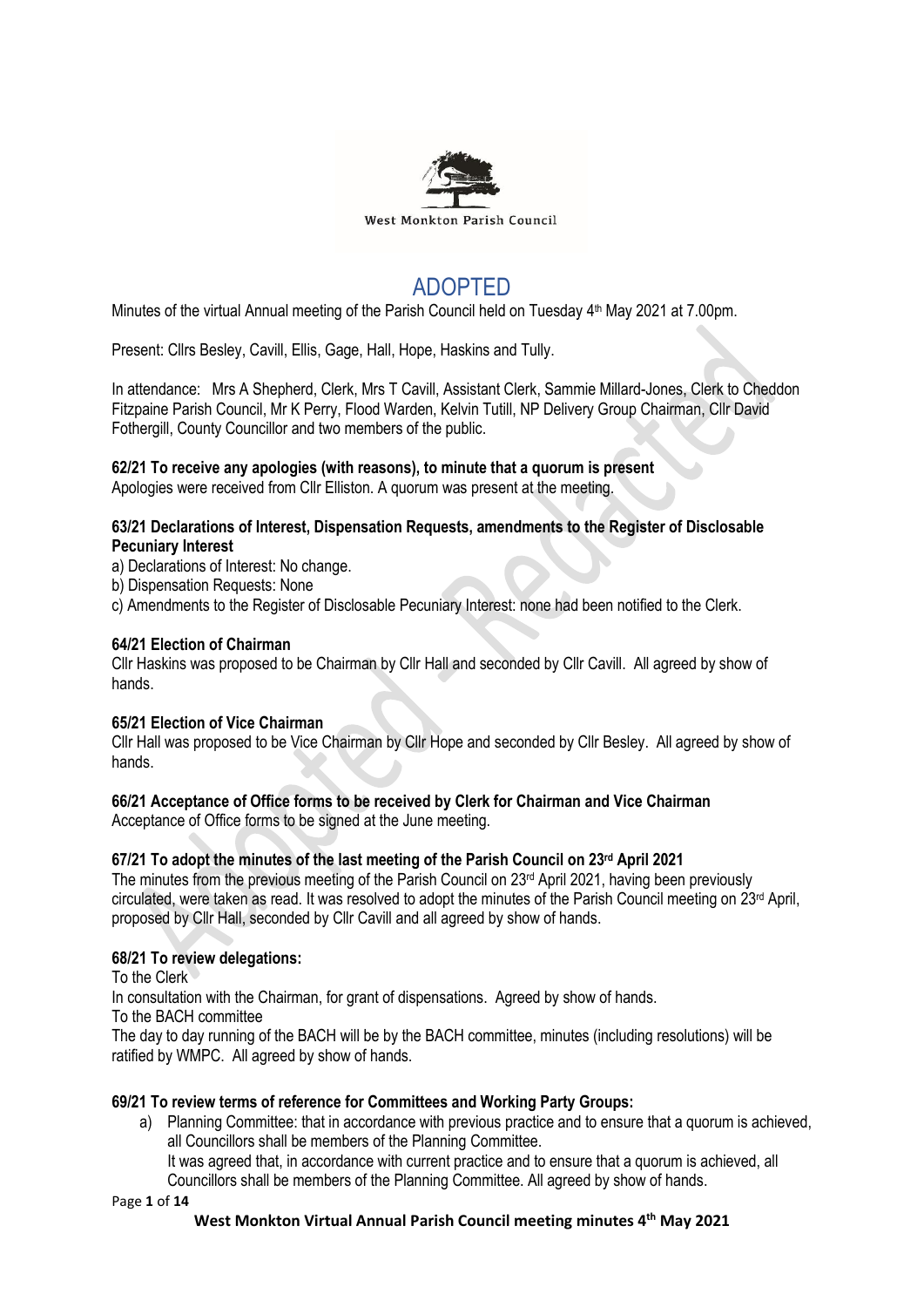b) Audit Working Party Group: review / confirm members of the Audit Working Party Group. It was agreed that the existing members of the Audit Working Party; Cllrs Haskins, Hall, Gage and Tully would remain. All agreed by show of hands

#### **70/21 To review and adopt current Standing Orders, Financial Orders, Code of Conduct as available on West Monkton web site and to record by Minute of Council that the conditions of the General Power of Competence are satisfied and that email service of agendas is acceptable.**

All current Standing Orders, Financial Orders, Code of Conduct as available on West Monkton website and to record by Minute of Council that the conditions of the General Power of Competence are satisfied. Having been reviewed by Cllrs prior to the meeting it was agreed that the documents were acceptable and the conditions had been satisfied. It was further agreed that email service of the agendas is acceptable.

#### **71/21 To review/confirm representatives on external bodies: with reporting back to Parish Council**

- a) The Village Hall Management Committee: Cllr Tully confirmed that he was happy to continue in this role, he is also a Trustee.
- b) The Spital Trust: Cllr Ellis confirmed that she is happy to continue in this role.

#### **72/21 To discuss Councillor roles and responsibilities and agree:**

Member responsible for Footpaths: Cllr Gage happy to continue.

Member responsible for BACH and BACH Chairman: Cllr Gage happy to continue.

Member responsible for Allotments: Cllr Haskins happy to continue with support from the Clerk

Member responsible for Highways, Cllr Besley happy to continue.

Member responsible for Water Resilience, Cllr Hall and Cavill happy to continue.

Member responsible for Public Open Spaces/ Children's Play Areas and Recreation: Cllr Hope happy to continue.

Member responsible for Safe Routes to School: Cllr Tully happy to continue.

Member responsible for Community Liaison /Transportation; Cllr Elliston although absent, was understood to be happy to continue.

Member responsible for Local Government Re-organisation: Clerk described the new role. Cllr Tully and Cavill confirmed that they were happy to take up the role.

#### **73/21 To note that the Register of Assets is up to date and is due for review in October 2021.** Noted, and Register is up to date and on the website.

#### **74/21 To confirm that the Council is insured with BHIB Limited and the policy will be renewed in June 2021 for a 3 year term.**

The policy from BHIB expires in June 2021 and a new three year term will commence. Assistant Clerk confirmed that alternative quotes had been obtained but that BHIB was the most competitive. The policy was noted and confirmed.

#### **75/21 To consider and confirm continuation of annual subscriptions to Somerset Association of Local Councils (SALC), Society of Local Council Clerks (SLCC), Community Council for Somerset (CCS) and CCS Buildings.**

It was resolved to continue the subscriptions made to SALC, SLCC, CCS, CCS Buildings, all of which provide valuable professional advice, training and support for Clerks and Councillors.

## **76/21 To note Clerk's report and Assistant Clerk's report – no decisions. Written report only. Any comments by exception.**

## Clerk's report:

Actions from previous meetings and other issues raised during the month:

- Email to Dan Mawer The New Adoptions Manager at Persimmon providing the list of outstanding issues.
- MH<sub>2</sub> District Centre Poll / Survey developed and publicised.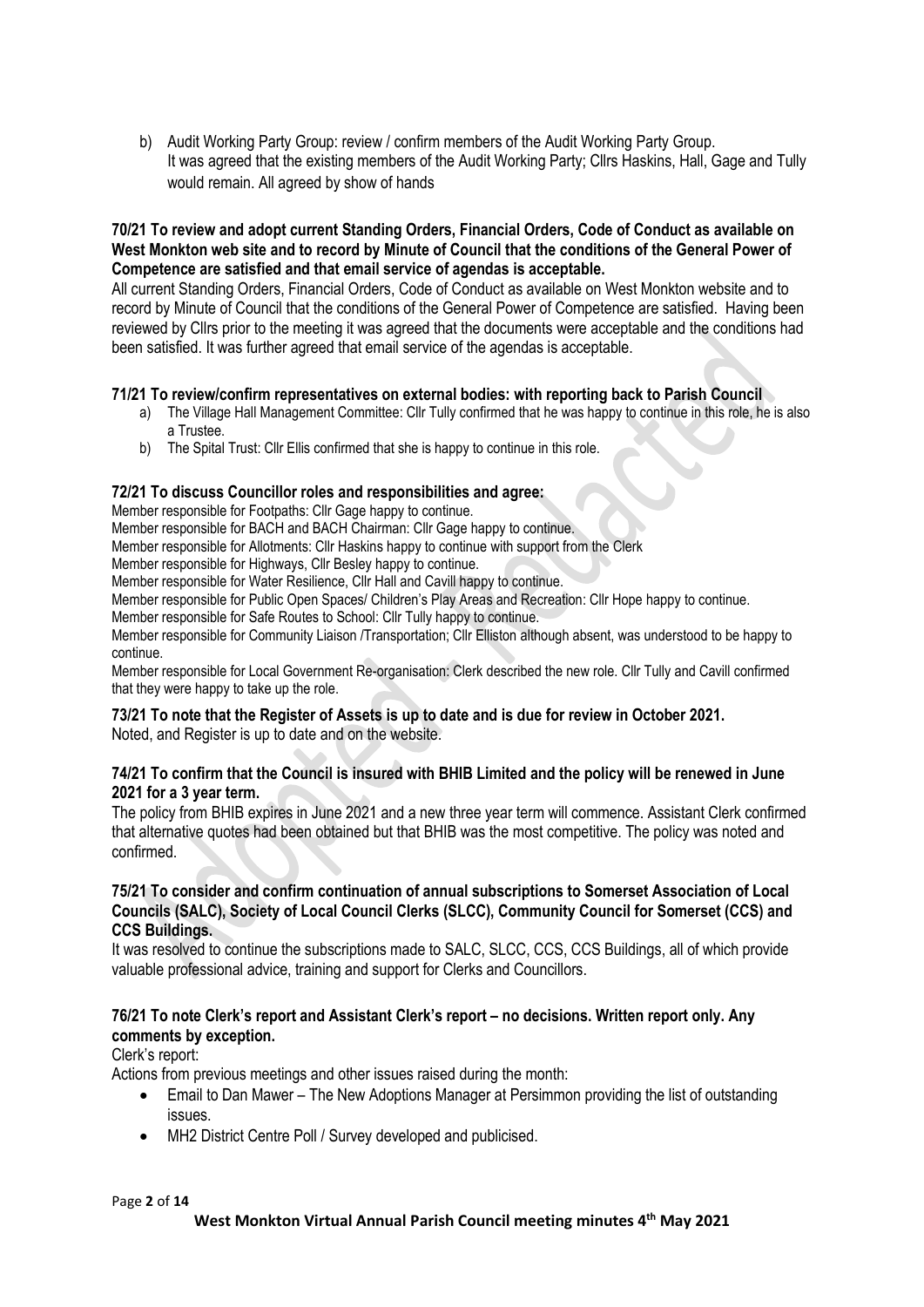- Rebecca Pow MP Letter re Broadband in new development. Response received confirming that Rebecca Pow MP has written to government on our behalf. Response received from Government – copy circulated.
- Sports pitches emailed and chased Persimmon regarding them making an application to vary the S106 agreement in respect of the sports pitches. Contacted SWT Officers – no contact has been made by Persimmon regarding making an application to vary the S106 agreement in respect of the sports pitches.
- Sports pitch meeting scheduled with SWT Officers and FA and Persimmon on 4th May.
- Coombe weight / width restriction raised with SCC. Site meeting to take place.
- Chainsaw carving contact made with local business owner Bobby Forward who can carry out the work. Item included on the PC agenda to discuss ideas and next steps.
- Enquiries about ownership / responsibility of Bus Shelter at Hankridge which has been damaged for some time. No one is accepting ownership; Savills as the Management Agent are asking the Deane Retail Park owners if they will organise its replacement.
- Reported condition of ROW around MH1 / ERR reported to Persimmon.
- Emails requesting clarification of the A3259 road closure for the WRR works and expressing concerns about the impact it will have on increased road use through the lanes.
- Email of thanks from a member of the public for the new gates on footpaths in the Parish.
- Reported damaged bridle crossing on ERR to Persimmon who were aware of the issue and a contractor is organising the repair / replacement.

Other Parish Administration:

- Annual Parish Meeting arrangements / speakers. Finalised and published the 2021 Annual Report, will be included in the next edition of the Village News.
- Community Website meeting and development of proposal, discussion with SWS and revised quote received. SWS instructed and work is underway to build the site.
- Tacchi Morris Grant Orders
- Enquiries with Opus Energy about taking over the supply of the Hardys Road / Brittons Ash box.
- Researching government advice regarding the return to face to face meetings. Provisions that expire on 7th May are not going to be extended. All formal meetings of the Parish Council after 7th May must take place face to face in order to be lawful.
- Enquiries with Persimmon / Redrow about transfer of ownership of retail unit car parking spaces to the Parish Council. Also with Planning Enforcement about the absence of the path between the Redrow spaces and the pavement opposite the primary school.
- Actions from WM Liaison Meeting on 20th April.
- Country Park Planning Application / Enquiries with SWT Planning.
- Weekly update of planning log with SWT decisions / conditions of permissions.
- Follow up enforcement action in relation to the MH1 attenuation ponds.
- Consultations reviewing and developing responses.

## BACH:

- BACH reopened on 12th April for a small number of bookings most bookings will return from 17th May.
- School no longer using office / lobby for music / singing lessons.
- Office tidied and A3 printer returned to the office.
- Finalising 2020/21 accounts / records ready for internal audit. Audit file passed to Internal Auditor.
- Review of Risk Assessment completed and published on website.
- Next Committee Meeting date to be confirmed.

Meetings last month:

- 6th April Planning Committee Meeting
- 8th April Parish Surgery Meeting
- 20th April WM Liaison Meeting
- 21st April CRT South West Annual Public Meeting

#### Page **3** of **14**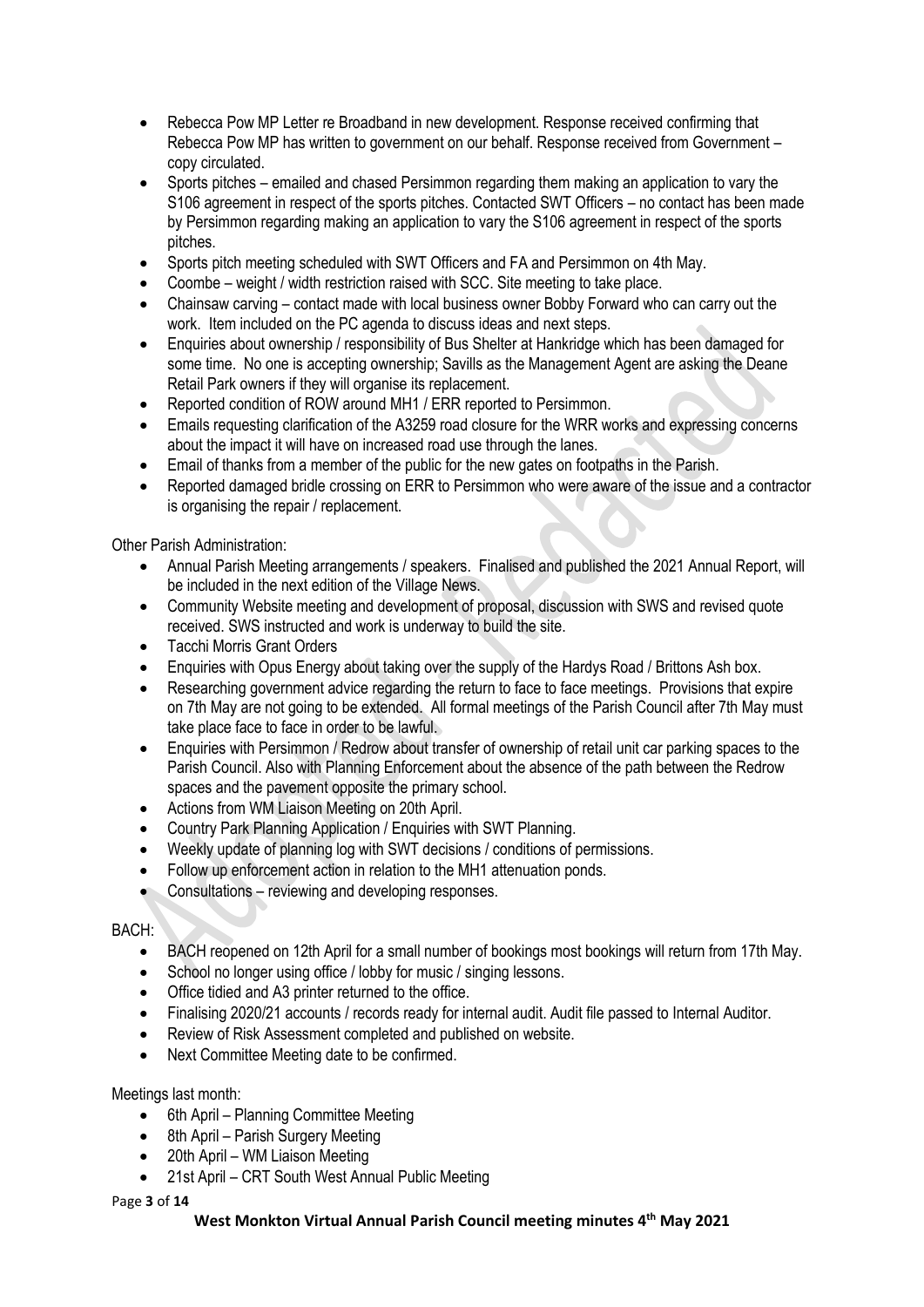- 22nd April Meeting re Regeneration of former Taunton Land Rover Premises
- 23rd April Audit Working Party Meeting
- 23rd April Deferred Parish Council Meeting
- 26th April Local Government Reorganisation Meeting with SCC
- 27th April Planning Committee Meeting (one week earlier)

Meetings this month:

- 4th May Sports Pitch meeting with SWT and FA
- 4th May Annual Parish Council Meeting
- 13th May Parish Surgery

Assistant Clerk's report:

- Actioned decisions made by Council.
- Attended virtual meetings of Cheddon Fitzpaine PC, Parish Surgery, WM Liaison
- Participated in CCLA advice on Public Sector Deposit Fund ref negative equity.
- Distribution of daily and weekly newsletters ref corona virus pandemic.
- Parish administration
- Ordered new noticeboard for School Road Co-op 19.3.2021 6 8 weeks.
- Attended seminars on Unitary Proposals, SCC, Districts
- Attended regular SCC updates/forum on LGR/covid/highways
- Dealt with Grant enquiries for climate resilience/insulation.
- Site meeting with SWT to establish ownership and future actions regarding bench at Farriers Green attenuation pond.
- Neighbourhood Plan
	- o Handled correspondence with consultees about Regulation 14 from 22nd Feb to 30th April.
	- o Set up data base for Reg 14 responses and populate appropriately. Meeting on 4th May to consider responses.
- Site visit with Lengthsman for all 13 Park signs, permissions to install received from Persimmon, Canal View and Aginhills management groups.
- Dealt with graffiti on new park signage, including site meeting
- CIL projects:
	- o Footpaths…on going, postcrete ordered, delivered and stored for posts.
- Planning
	- o Applications forwarded and powerpoint presentations prepared. Check applications for compliance with NP.
	- o Attended Create Streets seminars on Urban Design and Planning
- Climate change
	- o On-going with B Turner.
	- o Wildflower seed Initiative, ongoing.
	- Finance / Audit Working Party
		- o Circulate newsletters from CCLA to members of Audit Working Party
		- $\circ$  Preparation of documents for next quarterly meeting
		- o End of year details discussed with AWP
		- $\circ$  Meeting with Internal Auditor to hand over end of year documents for WMPC receipts and payments accounts and AGAR sections one and two.
		- o End of year CIL report prepared and submitted to SWT.

*The agenda was interrupted to take Item 17 'SW+T Council Reports'*

#### **77/21 SW+T Council reports from Cllrs Tully, Pritchard and Cavill**

Cllr Tully reported that three SWT Full Council meetings had taken place. Hazel Prior-Sankey has been confirmed as Chair of Council.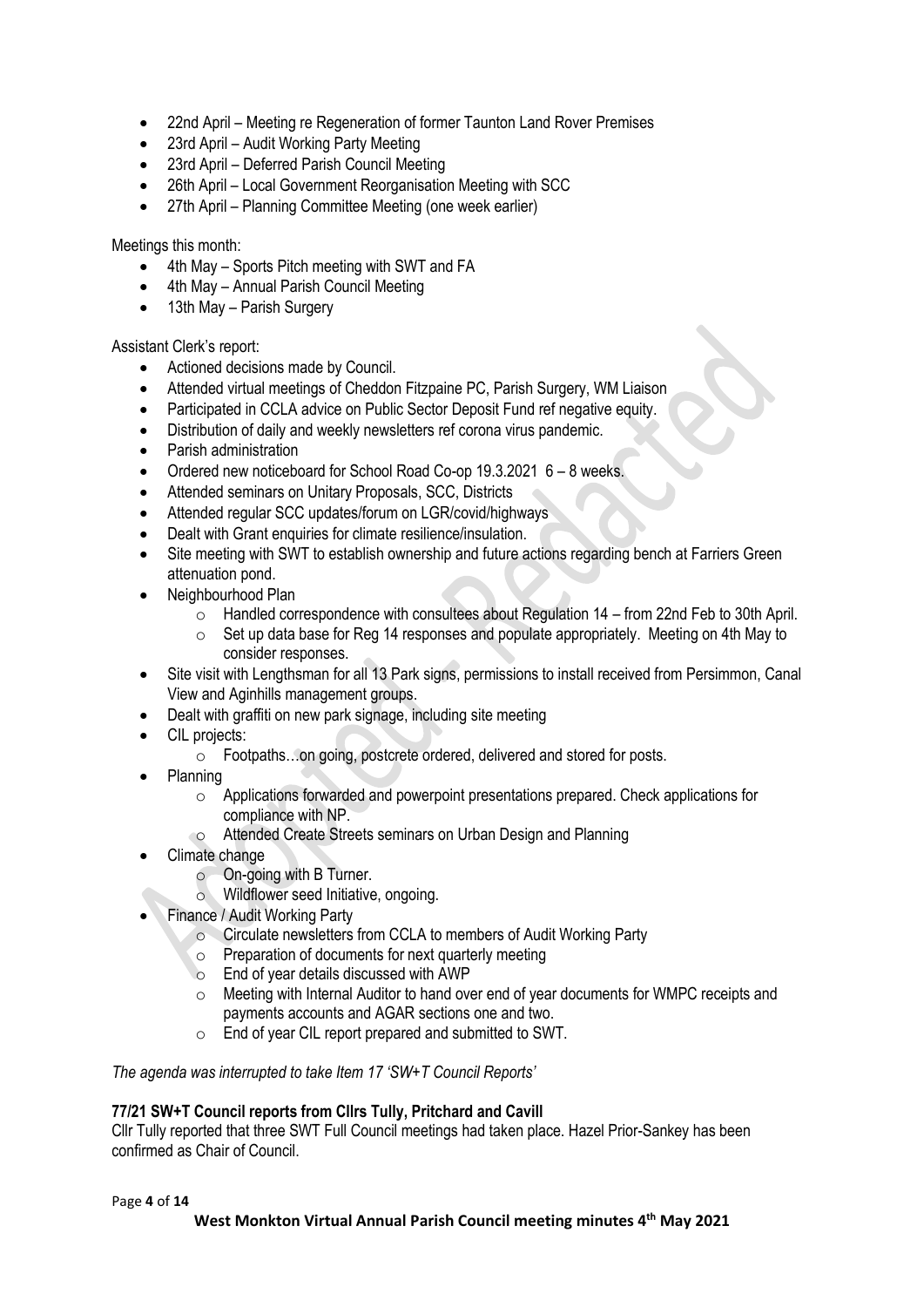Cllr Cavill reported that restart grants from Covid 19 continue to be paid out. £14m has been paid out to businesses. Any businesses that haven't received the restart grant should make contact.

One of the SWT Full Council meetings dealt with the Local Government Re-Organisation Poll. QC advice has been sought. The poll will go ahead but no marketing or promotion of respective business cases can take place. The poll will take place after the elections on 6th May. SCC are not taking part as they believe it is contrary to Secretary of State advice.

SWT Executive Members have changed - Dixie Darch now in charge of Climate Change, Andy Sully – Environmental and Caroline Ellis – Culture.

Charging points being installed by DC – one at Deane House and one at Blackbrook Leisure Centre. From 5th May – no access along A3259 for 11 weeks for WRR tie in works.

Community Renewal Fund is currently live. Bids can be submitted to SCC up until 10th May for SCC to then send a bid to Government. Somerset Community Food Growing grant also an option.

*The agenda was resumed*

#### **78/21 SCC Report from Cllr D Fothergill**

Future Parish, Town and City Council meetings: The government announced on the 25th March that the Coronavirus regulations allowing for remote Parish, Town and City Council meetings would not be extended beyond 6th May 2021. A subsequent legal challenge launched by Hertfordshire County Council has failed in the High Court and effectively means that all Council meetings scheduled for the 7th May or later will now have to be held in public, face-to-face. The Government have however launched a consultation on allowing remote or hybrid meetings on a permanent basis via their website: [https://www.gov.uk/government/consultations/local](https://www.gov.uk/government/consultations/local-authority-remote-meetings-call-for-evidence/local-authority-remote-meetings-call-for-evidence)[authority-remote-meetings-call-for-evidence/local-authority-remote-meetings-call-for-evidence](https://www.gov.uk/government/consultations/local-authority-remote-meetings-call-for-evidence/local-authority-remote-meetings-call-for-evidence)

Road map out of lockdown: From 17th May most legal restrictions on meeting others outdoors will be lifted although gatherings of over 30 people will remain illegal. Indoors, the Rule of 6 or 2 households will apply. Most businesses but those in the highest risk sectors will be able to reopen including indoor hospitality. Venues will not have to serve a substantial meal with alcoholic drinks; nor will there be a curfew. Customers will, however, have to order, eat and drink while seated. Other locations to open include indoor entertainment such as cinemas and children's play areas; hotels, hostels and B&Bs; and indoor adult group sports and exercise classes. Up to 30 people will be able to attend weddings, receptions and wakes, as well as funerals. The final step of the road map is scheduled for June 21st

Coronavirus infection rates: As at 30th April the number of confirmed Covid cases in Somerset was 20,272 (up from 19,982 on 1st April) and the number of Covid-attributed deaths 796 (787). The rate per 100,000 stands at 13.7 for Somerset with Mendip at 17.3, Sedgemoor at 17.0, South Somerset 10.7 and SW&T at 11.6. The number of total deaths across the County is currently 20% below the 5-year average and the latest R-value for Somerset is between 0.7 and 1.1. It is vitally important to remember, even those who have had a jab, to observe Hands-Face-Space and to Ventilate indoor areas at all times.

Somerset Coronavirus Support Helpline: A single phone number continues to be available for anyone in Somerset who needs Coronavirus-related support. 0300 790 6275, is open seven days a week from 8am to 6pm. Vaccination programme roll-out: Somerset has one of the highest vaccination rates in the country with the latest figures showing 324,147 having received at least their first vaccination or 70% of the 16+ population. In addition 151,528 have received their second dose. Take up rates across the County of the first dose remains very high: 80+ (98.7%), 75-79 (100%), 70-74 (99.7%), 65-69 (92.0%), 60-64 (97.4%), 55-59 (96.3%), 50-54 (90.8%) and 45-49 (61.2%).

One Somerset: The government's public consultation (the only guaranteed way for the public to have a say) into changing the way local councils work in Somerset ended on the 19th April. For more information visit: [www.onesomerset.org.uk](http://www.onesomerset.org.uk/)

Motorcycle Road Safety: Somerset County Council's road safety team, have launched Raise your Ride, an exciting new initiative for motorcyclists who make up only c.1-2% of traffic, but represent c.21-23% of all road casualties in the UK. The next Raise your Ride events are in Wellington on Sunday 23 May, Frome on Sunday 20 June and Yeovil on Sunday 5 September. The cost for the day is £45 per person. For more information visit [www.somersetroadsafety.org/page/raise-your-ride/124/](http://www.somersetroadsafety.org/page/raise-your-ride/124/)

Primary School places: This year more than 98 per cent of Somerset children were offered a primary school place at one of their top three choices, the County Council's latest school admission figures show. Of the 5,365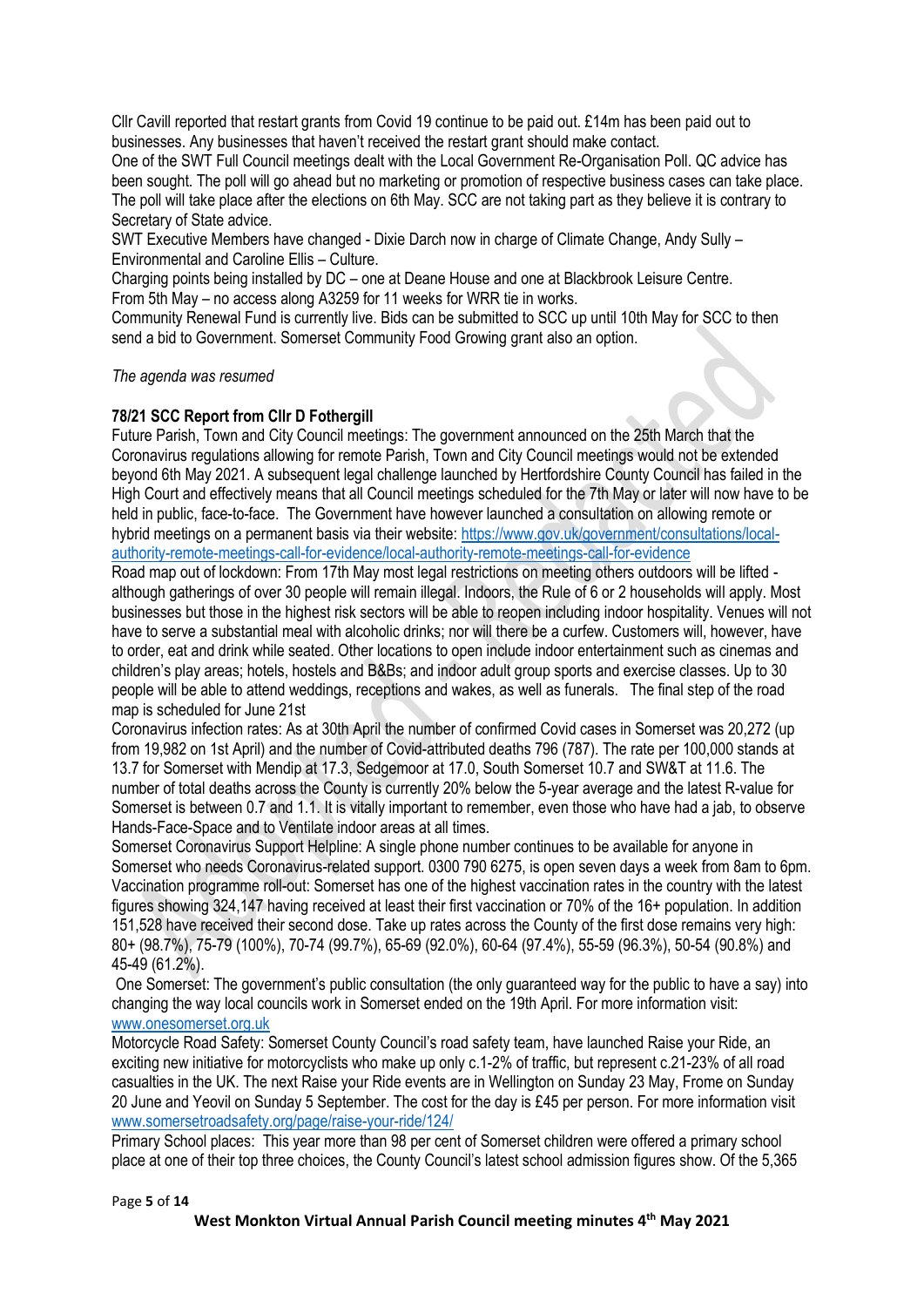primary school applications received this year: 1st preference met – 94.58 per cent (5,074 applications), 2nd preference – 3.37 per cent (181 applications) and 3rd preference – 0.56 per cent (30 applications).

Care provider support: Somerset County Council have agreed an additional £8.6 million package for 2021/22 for Care providers to help them mitigate against the financial impact of the Covid-19 pandemic. The total includes a £4.5 million substantive fee increase, and a £4.1m additional one-off 3% Covid supplement paid as a lump sum at the beginning of the financial year to help providers with cash flow.

Kickstart work placements: Somerset County Council has partnered with local employers to offer 50 six-month work placements through the Kickstart Programme, and the vacancies are now live. There are a variety of placements available that could lead to permanent jobs including laboratory stewards, engineering assistants, teaching assistants, business administration roles, grounds assistants, Young People's Champions and more. The Kickstart Programme offers young people aged 16-24 who are claiming Universal Credit the chance to land a six-month work placement, paid at national minimum wage for 25 hours per week. Details are available through the Young Persons work coach at their local job centre.

Coastal Story Walks: Somerset's seafaring heritage and lost legends are brought to life in a newset of 'story walks' being launched by the County Council. Created by local poet Chris Jelley, and brought to you by the Rights of Way Team, the set of 12 Storywalks can be accessed by phone or tablet connecting walkers to the local landscape and history. The walks are between one and five km long and are set from Brean Down in the north to Minehead in the west. Simply go to the England Coast Path Story walks page <https://englandcoastpath.storywalks.info/>

Duke of Edinburgh Awards Scheme: Young people inspired by the recent media attention about the D of E charity are encouraged to get in touch to learn new skills, take part in physical activities and gain an award at the end. In addition those who started an award at school, college or in a group such as Guides or Scouts, but didn't finish are also encouraged to get in touch. A Somerset Bursary Fund offers grants to enable disadvantaged young people in Somerset to complete a D of E programme. Those aged between 14-24 living in Somerset who would like to know more are encouraged to get in touch by emailing [DofE@somerset.gov.uk](mailto:DofE@somerset.gov.uk)

The following questions were asked following Cllr Fothergill's report:

Cllr Gage asked if people that have tested positive in the last few weeks, have had the vaccination yet? Cllr Fothergill confirmed that he wasn't able to answer the question, even if people are vaccinated they can still catch it and spread it. Cllr Fothergill confirmed that there has been no spike in infection rates as a result of schools reopening or the relaxation of measures. Rates are continuing to fall and with the vaccination programme Somerset is likely to have a good level of immunity.

Cllr Hope asked if there a plans for a booster jabs later in the year. Cllr Fothergill confirmed that plans are being made for booster jabs to be delivered in Autumn particularly to over 70s. Vaccinations for over 12s are also being looked into.

Cllr Haskins reported that the J25 works look to be nearing completion. WRR cut in work starting this week. Persimmon are under a lot of pressure to complete works. Cllr Fothergill confirmed that Alyn Jones is planning to meet with PC to provide an update on road works. Cllr Haskins also reported that he is making enquiries about the footbridge at Creech Castle and whether it could be reused over the railway.

#### **Public Question Time**

A member of the public outlined her Climate Resilience Grant Application. The application is being made to try to improve the carbon footprint of their house. They are working with a specialist architect to install internal wall insulation, improved roof insulation, flat roof replacement including insulation etc. The improvements will not affect any of the external appearance of the house.

Cllr Cavill confirmed that he attended the SWT Planning Committee Meeting last week when the proposed dog facility in West Monkton was considered. It was noted by the Planning Committee that the Landscape Officer hadn't been asked for a comment on the proposal. The application has been deferred to enable comments to be received.

Assistant Clerk confirmed that a decision will be made in respect of the application after the grant application window closes on 15th May 2021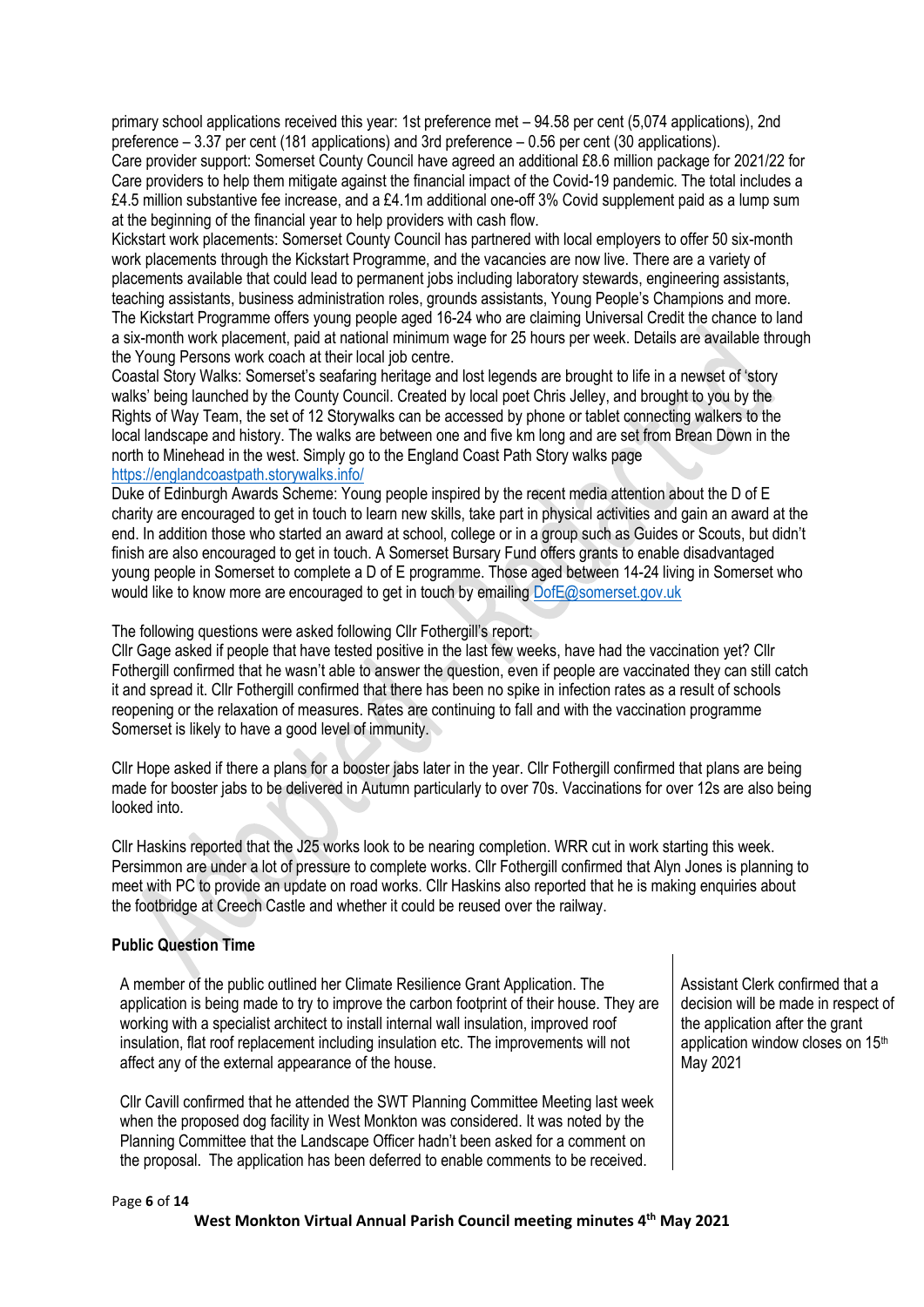#### **79/21 Planning**

#### **a) To consider recommendations from the WMPC Planning committee on applications received by 6 th April 2021 (listed on SW+T Council website); and to consider any others to date**

The following recommendations from the WMPC Planning Committee on 27th April were considered. It was resolved to approve the recommendations for submission, proposed by Cllr Gage, seconded by Cllr Hope and all agreed by show of hands.

48/21/0023 Application for Outline Planning Permission with all matters reserved for the erection of 1 No. dwelling on land at Saffin Drive, Monkton Heathfield.

Parish Council comment: West Monkton Parish Council supports the grant of this application and welcomes the substantial bollards proposed for highway safety, which will protect pedestrians and cyclists from vehicles using the footpath.

48/21/0024/T Notification to fell one Cherry tree within West Monkton Conservation Area at Limewood, Blundells Lane, West Monkton

Parish Council comment: West Monkton Parish Council does not support the grant of this application, the Parish Council does not support the felling of any mature trees in the Parish unless the tree is diseased or unsafe.

48/21/0025/T Notification to carry out management works to one Cypress tree and two Birch trees within West Monkton Conservation Area at Marlows Cottage, Blundells Lane, West Monkton Parish Council comment: West Monkton Parish Council supports the grant of this application.

48/21/0026 Erection of a single storey extension to the detached garage with replacement of flat roof with hipped roof at West Lodge, Church Hill, West Monkton

Parish Council comment: West Monkton Parish Council supports the grant of this application, with the proviso that the development as described remains subservient to the main house. In accordance with NP policies, external lighting should be downlighters and LED, and arrangements should be made for rainwater capture (by water butts or other means).

48/21/0028/A Display of 1 No. internally illuminated fascia sign at B & M, Deane Park Retail Park, Hankridge Way, Taunton.

Parish Council comment: West Monkton Parish Council supports the grant of this application.

48/21/0029 Replacement of windows at Church of Nazarene, 103 Bridgwater Road, Bathpool, Taunton Cllr Tully declared an interest.

Parish Council comment: West Monkton Parish Council supports the grant of this application.

The following additional planning application was considered at the meeting:

48/20/0044 Proposal: Erection of 1 No. dwelling with carport/garages and parking and associated works on land south of Sidbrook, West Monkton – alterations to application as per email from applicant.

It was proposed by Cllr Cavill to support the proposal and seconded by Cllr Hall. Cllrs Besley, Hope, Tully and Ellis abstained. Cllr Gage voted against and Cllr Haskins voted in favour. With three votes in favour and one against, the proposal to support was carried.

## **b) To note that Planning decisions made are available on SW+T Council website filed under the application number**

Decisions noted.

## **80/21 MH developments**

#### **a) Update**

Clerk provided an update in relation to the MH1 attenuation ponds. Planning enforcement have confirmed that the developer has indicated that the missing flow device has been installed. Planning enforcement are now liaising with SCC and Wessex Water so that they can check if the device has been installed.

Page **7** of **14**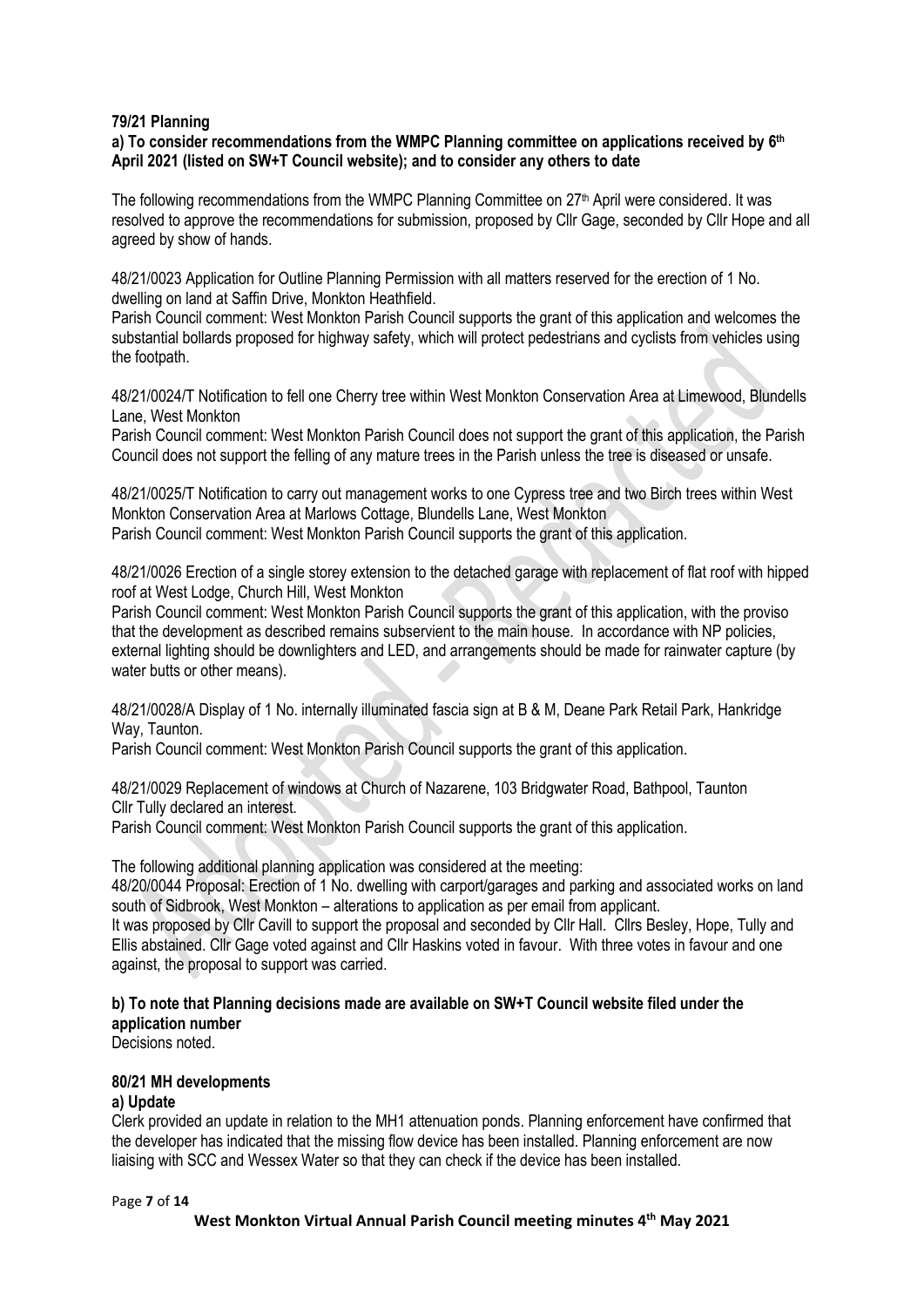Clerk confirmed that the MH2 District Centre Survey is still open, posts have been added to Facebook, there have been approximately 35 responses so far.

Clerk reported that Persimmon have indicated that a planning application is likely to be submitted at end of July and masterplan should be available to be shared with PC within three weeks.

#### **b) Sports pitches: Update**

Cllr Hall confirmed that a meeting with the FA, SWT and Persimmon was held on 4th May. Persimmon have indicated that there will be no pitch provision in MH2 due to the phosphate mitigation required. Cllr Hall and Gage have arranged to meet with Brendan Dix from the FA at some of the existing pitches that are available in the area for junior football. This should then enable the FA to be supportive of the cricket and rugby pitch provision in MH1. Clerk confirmed that she had been in touch with SCC about the design for the through school and has requested that it is designed to enable community use of the pitches.

#### **c) Hartnells Farm Development and related sewer works on Heathfield Drive: Update**

Cllr Cavill reported that a member of the public who resides in Heathfield Drive has been liaising with Rob Hart at Persimmon regarding the quality of the surface of Heathfield Drive following the sewer works. Clerk to email SCC Highways to arrange a site meeting to look at the condition of the road.

#### **d) Retail units: Update**

Clerk reported that work to the car park surface is nearing completion following the planning enforcement action but that the footpath link is missing. This has been raised with planning enforcement who are following it up with Persimmon / Redrow.

Clerk also confirmed that she had contacted Persimmon and Redrow to enquire about ownership once the car park is completed and surrounding roads are adopted. Response awaited.

#### **e) Feedback from WM Liaison Meeting on 20th April**

Clerk reported that recruitment is underway at SWT to appoint at Planning Officer and a Landscaping Officer. Both officers are expected to start in May. Nick Bryant's replacement has also been recruited and is due to start imminently.

#### **f) Regeneration of former Taunton Landrover site, Bridgwater Road.**

Cllr Haskins confirmed that a meeting took place with Savills on 22nd April further communication and a request for a further meeting is awaited.

## **81/21 Community**

**a) Update; Cllr Elliston**

In Cllr Elliston's absence no update was given.

#### **b) Community Website Update; Clerk**

Clerk confirmed that acceptance of the quote had been confirmed with SWS and the deposit paid. Work is progressing to develop the site. Once a draft is available a further meeting with the Group of Cllrs would be arranged to discuss content.

#### **c) To consider making an application for funding from the Community Renewal Fund:**

Clerk provided an overview of the Community Renewal Fund which was highlighted by Cllr Elliston at the Planning Committee meeting. Clerk reported that she didn't feel that the community project in West Monkton fulfils all of the required criteria for an application to be made for a grant from the Fund. It was also noted that the application would need to be submitted by 10am on 10<sup>th</sup> May. Clerk suggested that the PC could consider making an application to the National Lottery Community Fund. Clerk to liaise with Cllr Elliston.

## **82/21 Environmental**

#### **a) CIL Projects:**

#### **Footpaths / Rights of Way – update**

Page **8** of **14** Cllr Gage confirmed that good progress to replace the gates has been made. A second delivery of 5 gates has been received. The Lengthsman has installed one, one is to go along Cheddon Road, three to go at Hill Farm.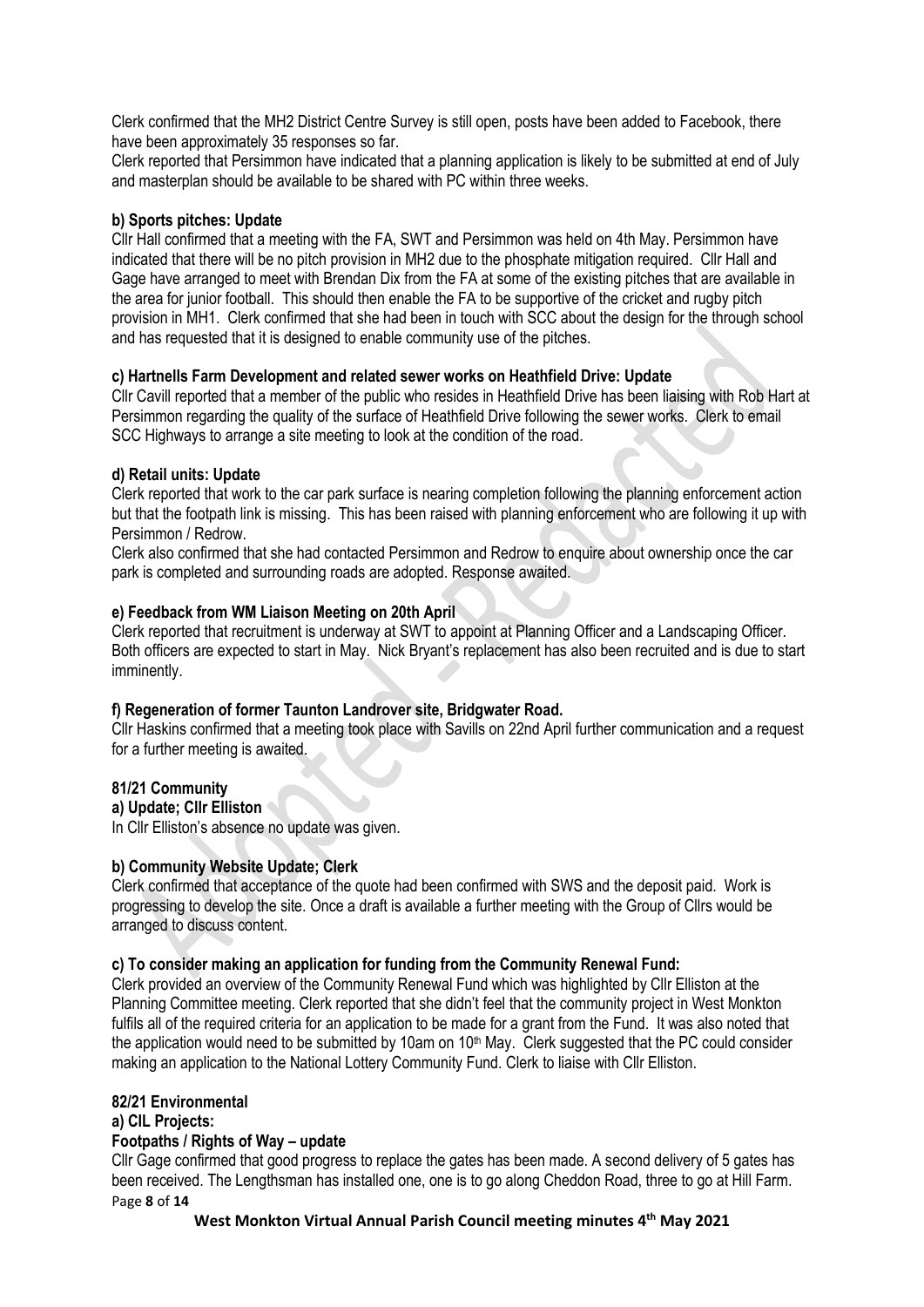The gates on the outskirts of the village probably not as urgent. The ones closest to the centre of the village have been done.

#### **Tacchi Morris Grant application – update**

Assistant Clerk reported that the final delivery of the furniture has been received but no request has been received to pay the remainder of the invoice.

Cllr Hall reported that all the lighting is in and the counter, cash machine and coffee machine are also in.

## **b) Climate Action Programme for the Parish – update**

Report prepared by Bethan Turner was circulated in advance of the meeting and its content noted. Assistant Clerk confirmed that there has been two thirds take up on seeds initiative. Meeting scheduled next week to determine competition prizes.

#### **c) Co-op noticeboard – update**

Assistant Clerk confirmed that the noticeboard was ordered on 19th March with expected delivery within 8 weeks so it should be delivered shortly.

#### **d) Defibrillator – update**

Clerk confirmed that Tacchi Morris have been given permission to install the defibrillator and have requested that a sign be displayed with it to confirm that a defibrillator is also available in the School and Tacchi Morris when they are open.

Clerk confirmed that the defibrillator will be delivered to Tacchi Morris tomorrow to enable an electrician to quote for its installation. The electrician will bill the Parish Council for the cost of the install.

#### **e) Land next to Old West Monkton Primary School – update**

Cllr Besley reported that Mowgate are happy to make a platform on the land the next time they are in the area.

#### **f) Chainsaw Carving – update / ideas**

Cllr Besley confirmed that 2 trunks are available and where they are currently stored.

A discussion followed about the items that could be carved including a bench and a piece of art, perhaps a Totem pole.

Clerk to arrange a meeting with the Chainsaw Carver to look at the trunks available and to come up with some suggestions and a quote.

Cllr Gage asked if picnic benches could be added to Farriers Green park. Clerk to find some price options to consider at the next meeting.

#### **83/21 Reports, including recent developments, matters to consider and decisions to be made: a) Bathpool Flood Warden: Mr Kevin Perry**

Mr Perry confirmed that there was little to report. There was less than average rainfall in March and April. Only 12mm of rain fell in April. The lay flat pipe that became dislodged and stuck has now been repositioned and is ok. The garden waste that was deposited on river bank has been removed.

The road drains on Bridgwater Road still need to be cleared, this will be done by SCC Highways. Mr Perry also raised concerns about the double yellow lines that were repainted on the A38 after it was resurfaced, the double yellow lines were repainted but not as far as they should be. Starting to cause backlogs towards Creech Castle. SCC Highways are going to take a look and try to expedite the issue.

## **b) NP Delivery Group Chairman: Mr K Tutill / Assistant Clerk; Update.**

Page **9** of **14** Kelvin Tutill reported that the Regulation 14 consultation ended on 30th April. Most of the responses came in during the last week of the consultation period. Responses were received from Network Rail, Natural England, Persimmon / Redrow etc. Most of the comments were relatively positive. Network Rail and CRT are interested in a pedestrian bridge being installed over the railway / river. Most responses helpful with suggested amendments. The Persimmon / Redrow response indicates a clear intention to try to delay progress or stop the review completely in an attempt to avoid the revised NP being in place before the MH2 application is submitted. Despite this Kelvin is keen to see NP revised and pushed forward. The Intention is to make the amendments over the next few weeks, amendments will be made where necessary, the document will then be forwarded onto Ann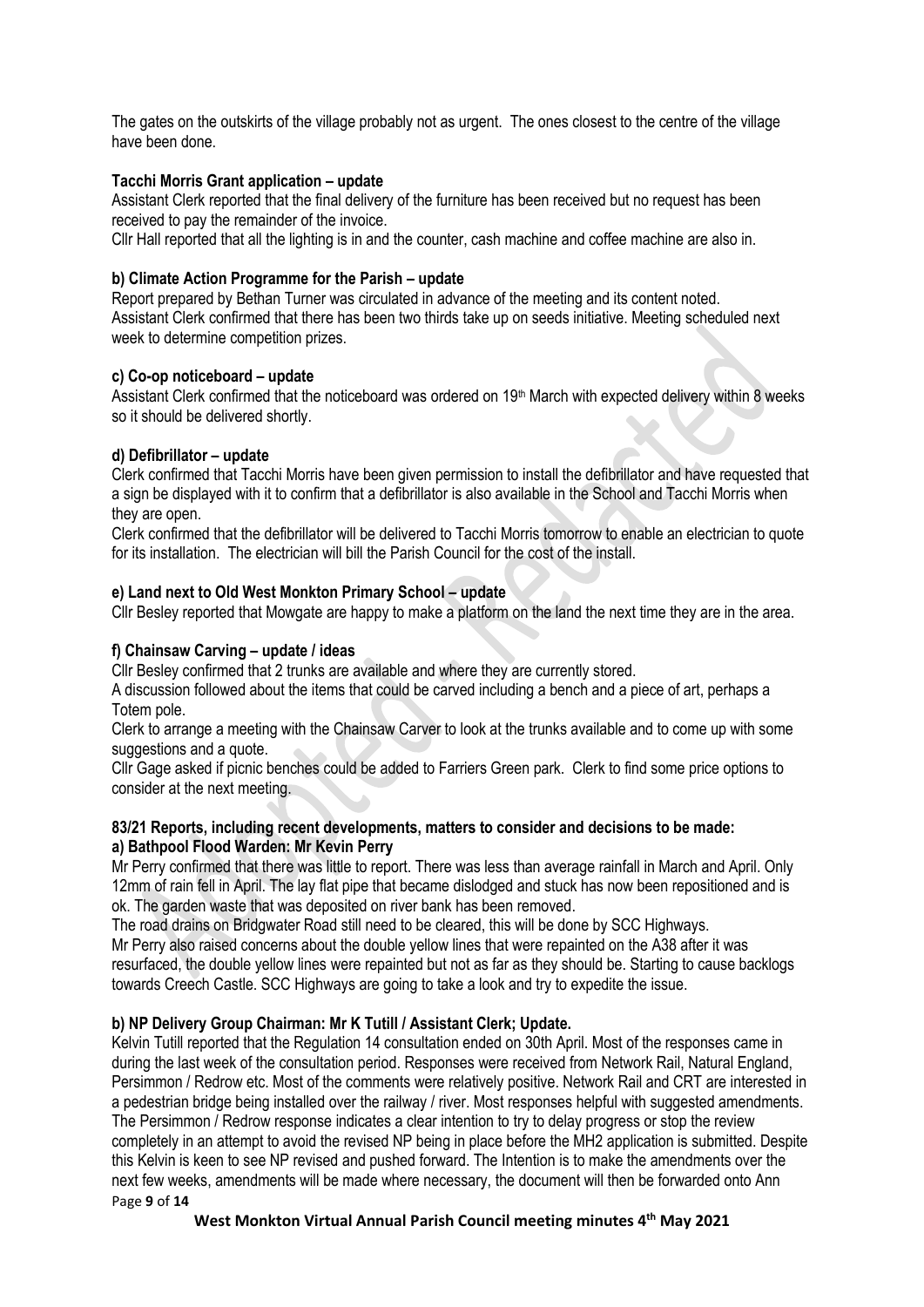Rhodes before being formally submitted. Hoping to do all of this in the next month. The revised document should be with Cllrs before the June meeting with the intention of seeking authority at the June meetings to formally submit to SWT. Assistant Clerk confirmed that Jo Pearson is willing to lend a hand with revisions if required – the proposal is included in finance report.

#### **c) Councillors with roles of responsibility (not all Councillors will have a report to make)**

**Footpaths** Cllr Hall, provided an update in relation to the required Aginhills footpath diversion which is associated with the WRR works. The existing path is collapsing as it goes past Aginhills Farm. The proposal is to move it to other side of the stream. Landowners to be approached to get permission. Once this is received a formal application will be made to SCC.

**BACH Chairman**; Cllr Gage confirmed that he had nothing to report.

**Allotments;** Clerk confirmed that the planned WPD works through an allotment plot will now not take place as an alternative route has been found. Spital Trust Clerk is following up the reinstatement of the fences that were removed. Cllr Haskins to take a look when he is in the area.

**Highways;** Clerk raised the concerns of a member of the public about the use of Gotton Lane for horse riding lessons by Flying Start, the lane is very thin, with blind corners and few passing places. It was agreed that the Clerk should contact SCC to request some appropriate signs are added to Gotton Lane.

**Water Resilience;** Cllrs Hall and Cavill confirmed that there was nothing to report.

#### **Public Open Spaces/ Children's Play Areas and Recreation,**

Cllr Hope reported that there is now a clear difference in the maintenance regime between the areas managed by Blenheims and not. The grass is cut at different levels. No maintenance has been carried out by Edenvale this year.

Assistant Clerk confirmed that Darren Hill is now the lead at SWT for grass cutting in the Parish.

**Safe Routes to School**; Cllr Tully confirmed that he had nothing to report and that he would check that a safe route to school has been provided during the WRR works.

**Community Liaison /Transportation**; In Cllr Elliston's absence there was nothing to report.

## **d) Communications Report - Clerk. Future Virtual Meetings.**

Clerk confirmed the intention to hold all non-formal meetings of the PC via Zoom. The formal meetings of the PC must take place in person from 7<sup>th</sup> May.

#### **e) GDPR**

Nothing to report.

#### **Representatives on outside bodies/Response to Consultations:**

Cllr Ellis reported that the Spital Trust has appointed new resident for the vacant Almshouse.

#### **f) Any events at which WMPC was represented**

#### **i. Taunton Platinum Jubilee Champions Meeting – Cllr Hall**

Cllr Hall reported that ideas for local events to celebrate the Platinum Jubilee in 2022 are needed. Clerk to add a post to the PC website.

#### **ii. Debrief following meetings with external organisations – Cllr Hope**

Cllr Hope suggested that it becomes normal procedure to have a debrief at the end of meetings with external organisations, after the organisations have left the meeting. This approach was agreed.

#### **g) Consultations – to note responses approved at Planning Committee Meeting on 27th April**

Page **10** of **14** T2SF - A358 Taunton to Southfields Dualling Scheme - EIA Scoping Notification and Consultation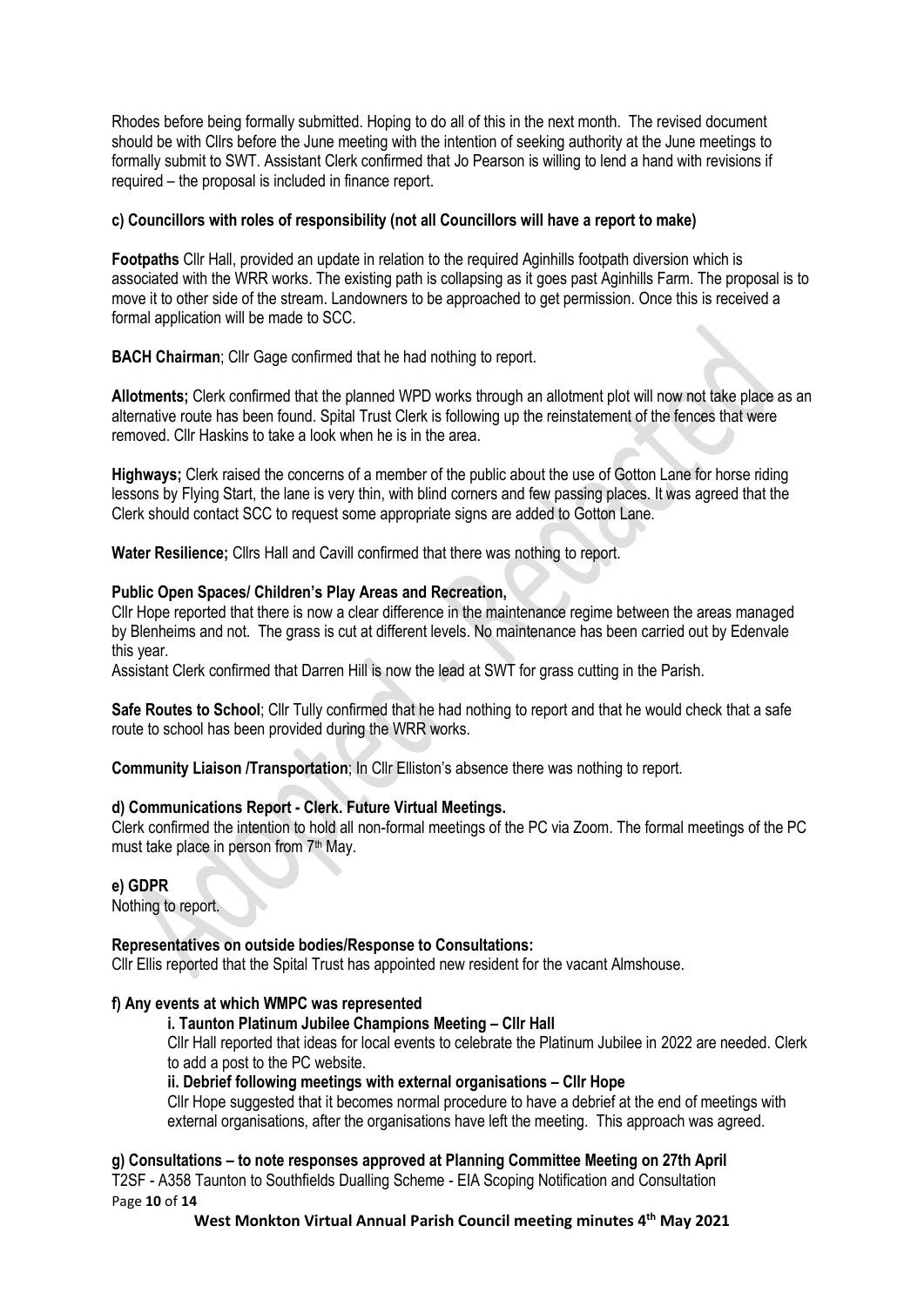<https://infrastructure.planninginspectorate.gov.uk/projects/south-west/a358-taunton-to-southfields/> Clerk confirmed that the draft response was submitted on 30th April.

From SALC Consultation on allotments<https://gcstones52.wixsite.com/pugs/public-maps> Clerk confirmed that the allotments in the Parish have been logged.

Quantock Hills AONB short survey on Somerset's Nature Recovery Networks from the perspective of local community groups and organisations -

https://forms.office.com/Pages/ResponsePage.aspx?id=BvYktXr3okqNov5wNDsMzr95fZvXEcJFscvfYVy9StUOTVTWEZQTjlSMkhLTk9DVUwxQ1lLTjJPTi4u

Clerk confirmed that a response to the survey was agreed during the Planning Committee Meeting and submitted.

## **84/21 Assets**

**a) Asset Register** 

## Up to date.

## **85/21 Finance**

## **a) BACH Finance to 30th April.**

Clerk summarised the BACH Finance report circulated in advance of the meeting which confirmed the income and expenditure in relation to the BACH up to the 30<sup>th</sup> April 2021.

#### **b) Quotes, grant applications, other**

- Suggestion from CF PC that WM PC might wish to contribute to a tree to be planted in the Somerset Wood with a plaque to mark Jo Pearson's contribution to the park. Proposed by Cllr Besley, seconded by Cllr Cavill, all agreed.
- Request that WMPC might wish to enlist services from Jo Pearson to enable the completion of the draft revised NP ready for Regulation 16 at SWT. Agreed.

## **c) Receipts and payments**

Information relating to named, or otherwise identifiable, individuals is confidential and has been redacted in documents placed in the public domain

| Receipts                                                                                                                                                                  |                                                                                                                                                                                   |
|---------------------------------------------------------------------------------------------------------------------------------------------------------------------------|-----------------------------------------------------------------------------------------------------------------------------------------------------------------------------------|
| Interest Lloyds                                                                                                                                                           | £0.33                                                                                                                                                                             |
| Nationwide                                                                                                                                                                | £ to follow                                                                                                                                                                       |
| <b>PSDF</b>                                                                                                                                                               | £ to follow                                                                                                                                                                       |
| <b>SWT Precept first installment</b>                                                                                                                                      | £31754.58                                                                                                                                                                         |
| VAT reclaim fourth quarter                                                                                                                                                | £2891.67                                                                                                                                                                          |
| CIL                                                                                                                                                                       | £136356.35                                                                                                                                                                        |
| Planning approval 48/19/0072 – Erection of 2 dwellings with detached garages to the rear of Springdale, 41<br>Greenway, Monkton Heathfield - £5,339.97. CIL paid in full. |                                                                                                                                                                                   |
| Two further instalments of CIL payable in November 2021 and October 2022.                                                                                                 | Planning approval 48/19/0069 - Erection of 101 dwellings at Hartnells Farm, Monkton Heathfield - £39,244.95.                                                                      |
| CIL paid in full.                                                                                                                                                         | Planning approval 48/18/0036 – Erection of 129 dwellings at Hartnells Farm, Monkton Heathfield - £91,771.43.                                                                      |
| Payments                                                                                                                                                                  |                                                                                                                                                                                   |
| Bus shelter cleaning and litter picking                                                                                                                                   |                                                                                                                                                                                   |
|                                                                                                                                                                           | Mr A Pritchard, all his pay after tax => employee voluntary contribution to pension via Tailored auto-enrolment<br>£xx.xx to be paid by direct debit)) shown on bank<br>statement |
| Tailored auto-enrolment pension contributions                                                                                                                             | £79.45 (to be paid by direct debit)) together                                                                                                                                     |
| Clerks salary (after tax)                                                                                                                                                 | £ xx.xx to be paid by bacs                                                                                                                                                        |
| Asst Clerk (after tax)                                                                                                                                                    | £ xx.xx to be paid by bacs                                                                                                                                                        |
|                                                                                                                                                                           |                                                                                                                                                                                   |

#### Page **11** of **14**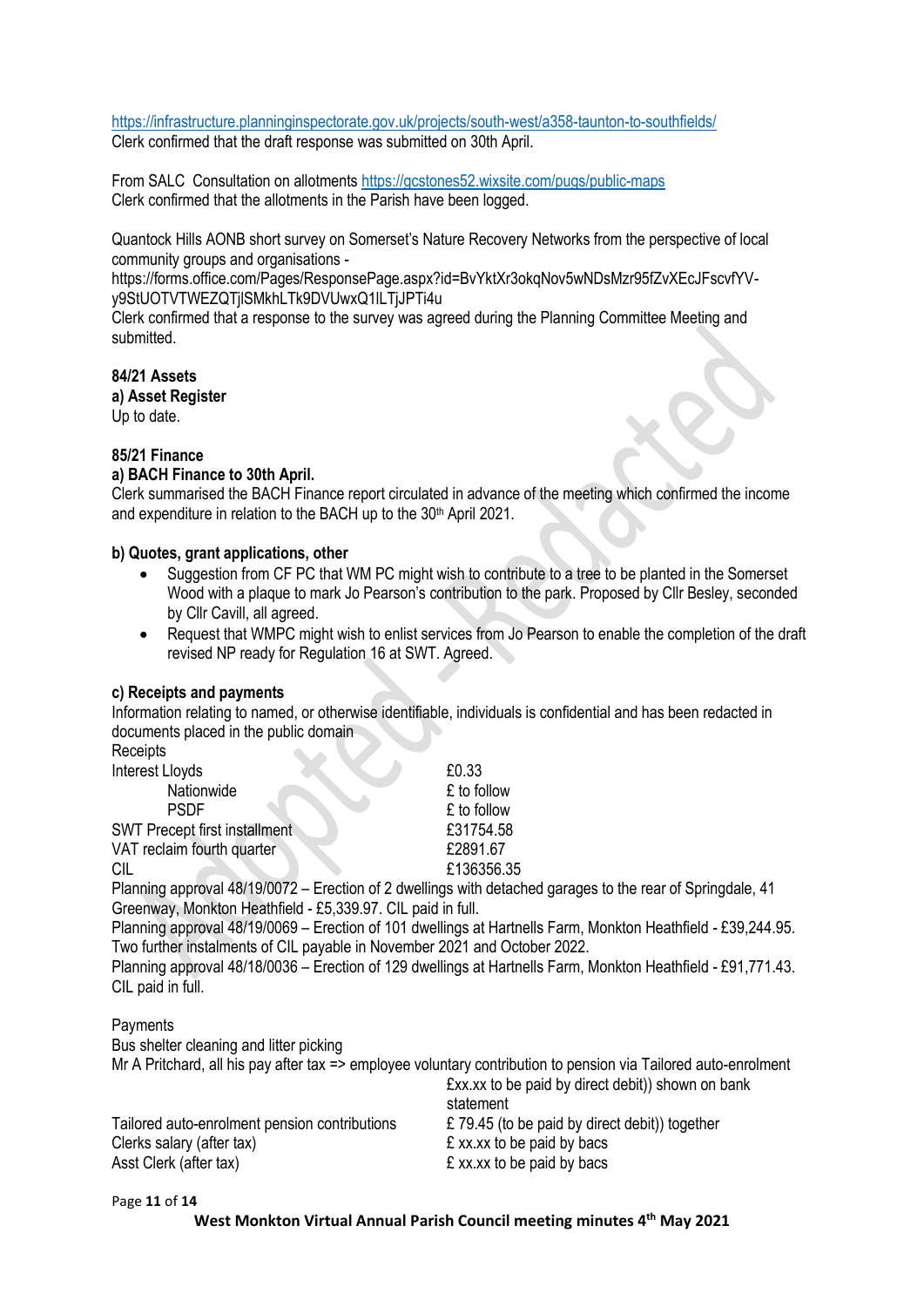HMRC month 1  $£ 447.81$  to be paid by bacs Homeworkers allowance Clerk **E27.00** to be paid by bacs Homeworkers allowance Assistant Clerk **E27.00** to be paid by bacs Lengthsmans services **E** to follow to be paid by bacs B Turner: Allaboutyou work done in March £ 125.00 to be paid by bacs (env) 12th edition of Arnold Baker – legal reference E119.00 to be paid by bacs BHIB insurance for 2021-22(see April rpt)  $£1178.30$  to be paid by bacs

for invoice

Any other invoices received before 4 May 2021  $\qquad E$  to follow, to be paid by bacs wherever possible

Connect Furniture T-M the other 50 % is awaited £3091.92 left to be paid by bacs (CIL) Proposed by Cllr Gage, seconded by Cllr Hall and all agreed.

Payments made since last meeting of WMPC- invoices dated before 31st March appear on year end finance sheet not April.

1.To note: Payments made using debit card

nil

2.To note payments by bacs/transfer:

nil

3. To note payment by direct debit

Invoice 9570 April 25th Monthly payment of £12.00 + vat £2.40 = £14.40 to Tailored Auto Enrolment, for the servicing plan (on April fin sheet) May not yet received.

Tailored auto enrolment pension deductions: £79.45

Invoice SWS108029 set up Monkton Matters £315.00 +vat 63.00 = £378.00

Invoice SWS108045 Monthly invoice £59.80 + vat £11.96 = £71.76 to Somerset Web Services (13 mailboxes) April fin sheet)

Zoom subscription annual renewal £119.90+vat 23.98= £143.88

4. Cheque

Nil

## **d) WMPC Bank reconciliation**

The receipt of CIL payments and the first half of the Precept means that funds held in Lloyds Bank exceed the £85K guaranteed sum under Financial Services Compensation Scheme rules. To reduce the exposure of being well over the 85K at Lloyds, the following moves are suggested:

- 7500 is transferred to Nationwide, bringing it up to 82K (so within the 85k guaranteed sum)
- some of the CIL monies received are transferred to the CCLA Public Sector Deposit Fund. The CCLA is an investment fund for charities, churches and local government, not a bank.
- an account to be opened at the Unity Bank to receive up to 85K of the CIL money.

Bank reconciliation and budget check: please check on green financial sheet. Ask any questions by email. Bank reconciliation for 1st April is complete and balanced. Spreadsheet is completed to 31 March 2021 for year-end accounts.

General notes on spreadsheet

Each column heading is dated first of the month.

Each monthly receipt column is a snap shot of what has been received in the month prior to 1st of the month. Each monthly expenditure column itemizes payment that will be made (i.e. paying the last month's bills) after 1st of the month. These are the monthly list of payments for approval.

Bank statements for 1st of the month provide the figures shown on the financial sheet (bottom left - hand corner).

Specific notes for WMPC May financial sheet

WMPC Receipts

Shows receipts between 1 March and30 April. Includes interest from three bank accounts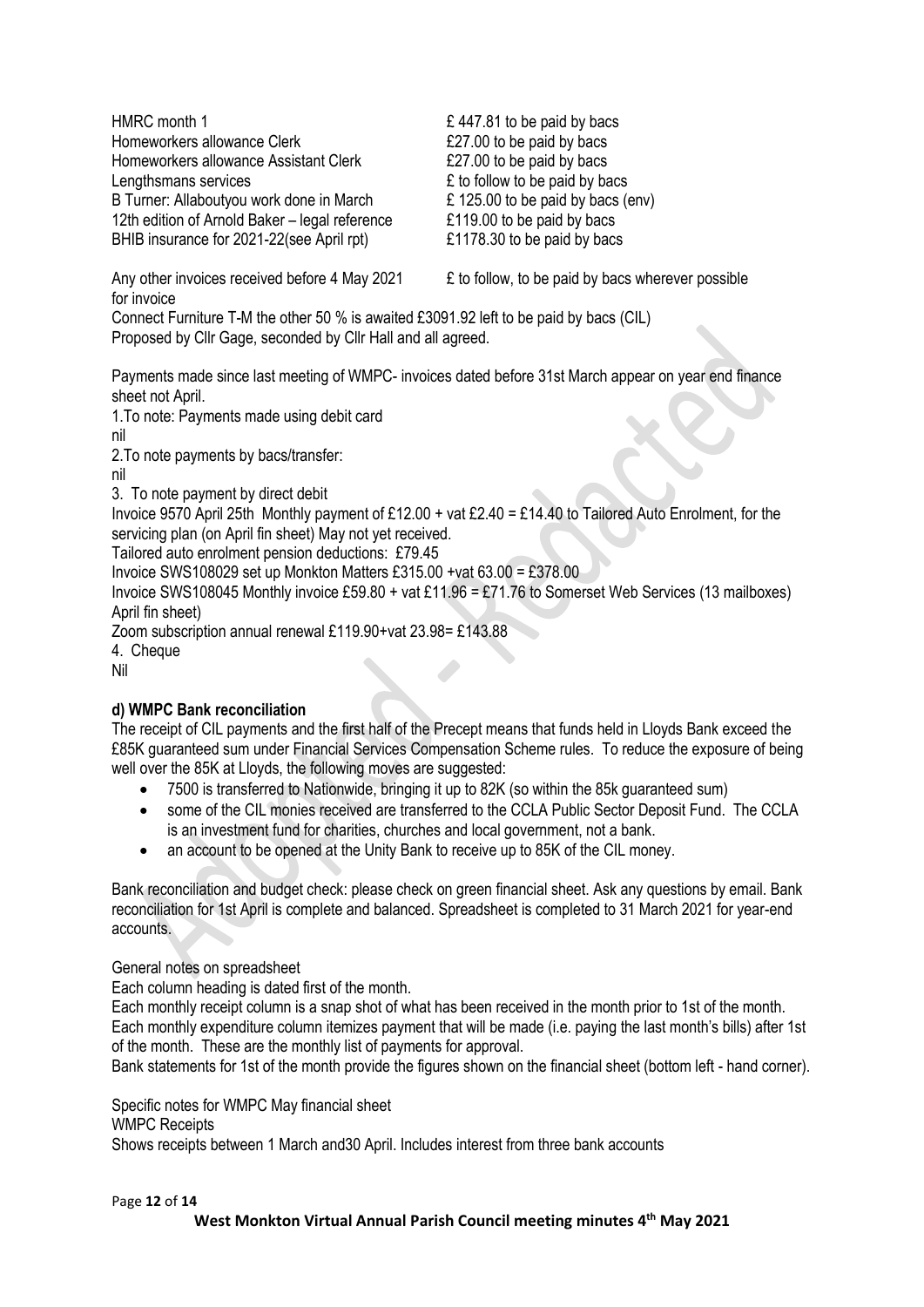## WMPC Expenditure

Lengthsmans Services includes £89.88 renewal of Trademans and Professionals Insurance. Communications includes gsuite 71.76 +, Monkton Matters: set up charges for MM: £315.00+ vat 63.00 =£378.00 to show total 449.76 in April column of fin sheet

Subscriptions: zoom by dd £119.90 +vat 23.98 = £143.88 + CCS Buildings membership 100.00, no vat= 243.88 in April column

Training 1575 Governance course, + 45.00 x 2 SALC training courses no vat = 1620.00 on year end

## **e) To note the report of the meeting of the Audit Working Party (fourth quarter review) on Friday 23rd April 2021**

## **AUDIT WORKING PARTY Meeting Friday 23rd April 2021 at 9.30am VIRTUAL MEETING**

Attended by Cllrs Haskins, Hall, Gage and Clerk Mrs A Shepherd

Notes from the meeting

Supporting documents were circulated to all participants prior to the meeting.

1. Report of the third meeting in January to be approved. The report of the January meeting was agreed and approved.

2. To confirm year end bank reconciliation, bank statements.

To note that owing to continuing covid-19 restrictions, whilst Parish Council meetings are held virtually, Cllr Cavill is checking and signing bank statements and green finance spreadsheet (independent, not a cheque signatory). Cllr Cavill's ongoing surveillance of the bank statements and reconciliations was noted and approved. The end of year green financial sheet was explained, including the bank reconciliation. The fourth quarter detailed bank reconciliation was approved.

3. To check year end WM green financial spread sheet for budget compliance, and make any observations for reference for 2021/2022. To check BACH green financial spread sheet for BACH finances and to note pertinent features.

Budget compliance and otherwise had been noted in the budget and precept discussions. Any areas where adjustment is needed will be noted and retained on record for the budget/precept meeting in November 2021.

4. To confirm fourth quarter VAT reclaim. The VAT reclaim was for £2891.67.

5. To provide brief update on progress of AGAR preparations and Internal Audit.

The end of year accounts were explained as well as the completed Sections 1 and 2 of the AGAR returns. The discrepancy of £1.94 in the VAT reclaims was explained and it was agreed that the £1.94 should be written off. Internal Auditor is collecting papers on 26th April.

6. Unity Trust – no further progress. Review at financial situation generally in June meeting.

7. To note spreadsheet for Tacchi-Morris refurbishment of the downstairs café and Becky Popham Youth Club set up.

Youth Club is a grant funded initiative (£613 total grant). Training has been paid for. £568 remaining. Aim to open in the summer.

Tacchi-Morris refurb of downstairs café is progressing, slight delay with furniture. This is a CIL funded initiative (£16436.00 estimated total cost). £1656.64 remaining, outstanding invoice for rest of furniture £3019).

8. To consider grant applications received.

Two enquiries have been received for Climate change grants for domestic insulation as per new grants policy £500 per application. Current window is open 1st April to 15th May after which decision will be made if submissions are received.

Page **13** of **14**